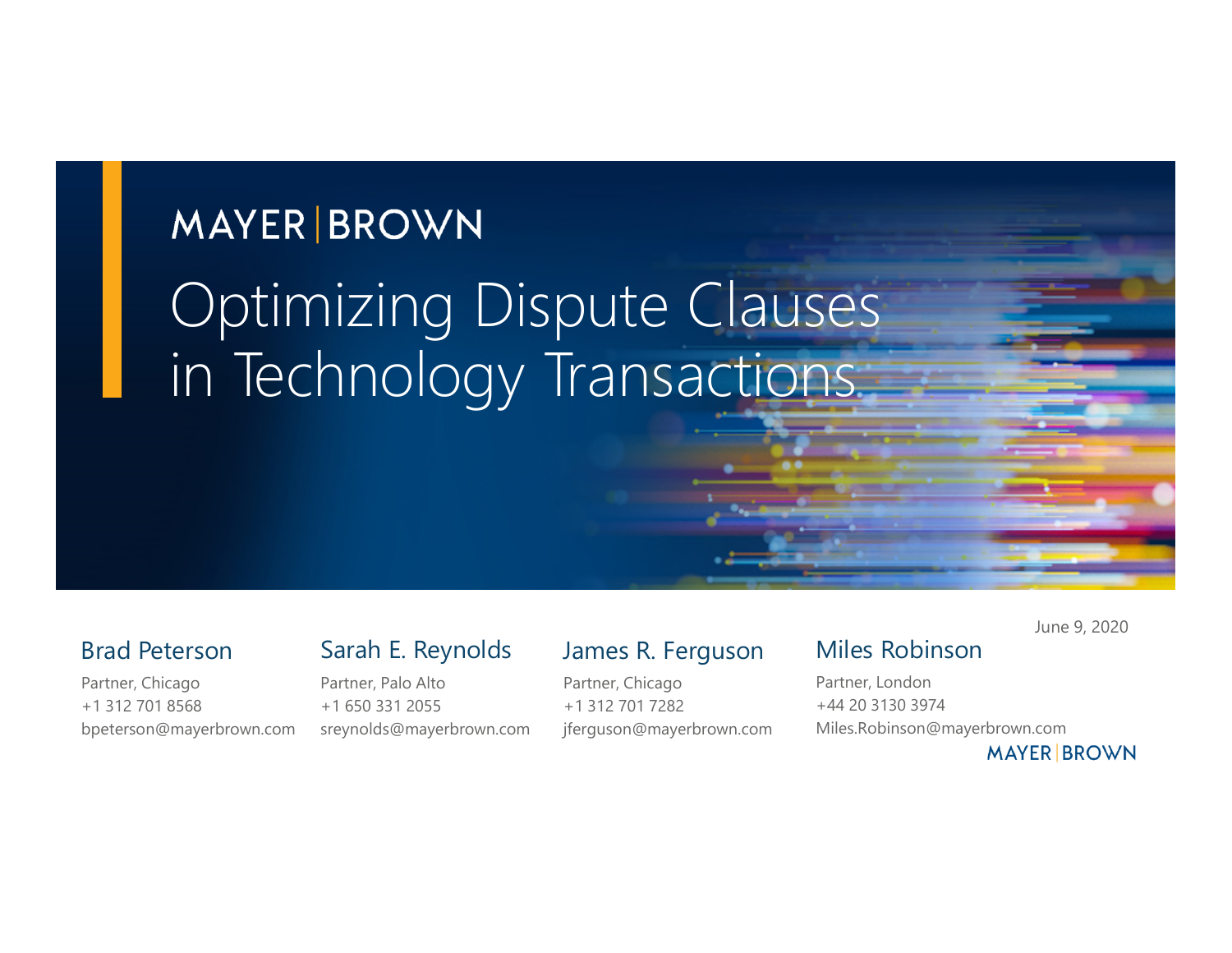#### Technology Transactions Practice

- More than 50 lawyers around the world are focused on helping clients develop and manage relationships with suppliers of critical services and technology
- Experience in 400 critical services that are sourcing deals with a total contract value exceeding \$200 billion, including data, digital, outsourcing and software



#### **Market Recognition**

**"Band 1" ranking in IT/Outsourcing for 15 consecutive years** ~ *Chambers 2004-2019*

**"We have never been disappointed. They are worth their weight in gold."** ~ *Chambers USA*

**"They have current cutting-edge knowledge and are savvy about attuning their counsel to the needs of the client to arrive at a satisfactory solution to many sticky issues."**

*~ Chambers USA*

**"They are very good at being able to communicate and synthesize information in a useful and easily understandable way."** 

~ *Chambers USA*

*Law360* **2016 Technology Practice Group of the Year** 

**Ranked as one of the top law firms 2009 - 2018 on World's Best Outsourcing Advisors list for The Global Outsourcing 100™**

**Named "MTT Outsourcing Team of the Year" in 2014 and ranked in the top tier from 2010 - 2018**

**MAYER BROWN**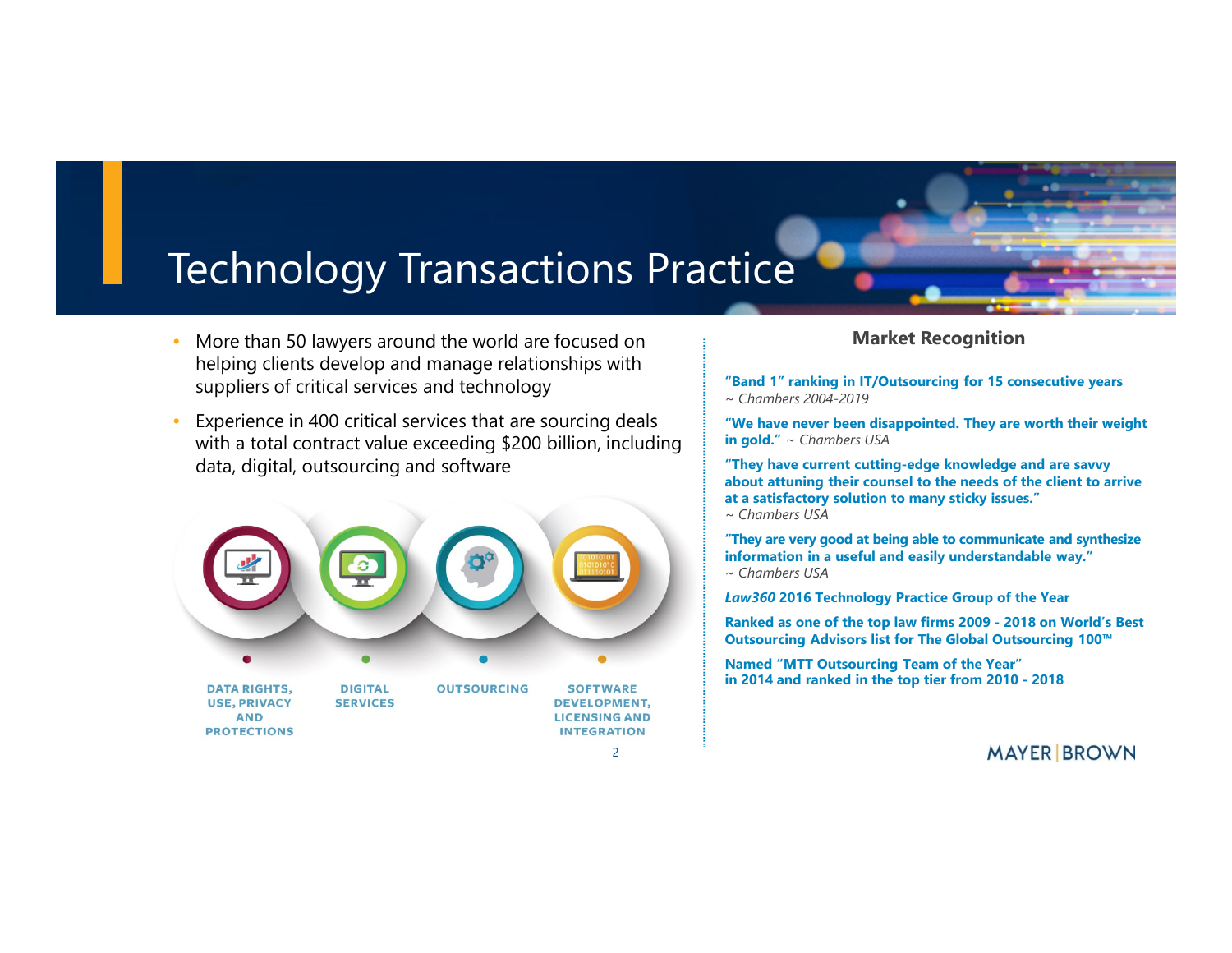### Speakers





#### Brad Peterson

Partner, Chicago +1 312 701 8568 bpeterson@mayerbrown.com



#### James R. Ferguson

Partner, Chicago +1 312 701 7282 jferguson@mayerbrown.com



#### Sarah E. Reynolds

Partner, Palo Alto +1 650 331 2055 sreynolds@mayerbrown.com



3

#### Miles Robinson

Partner, London +44 20 3130 3974 Miles.Robinson@mayerbrown.com

**MAYER BROWN**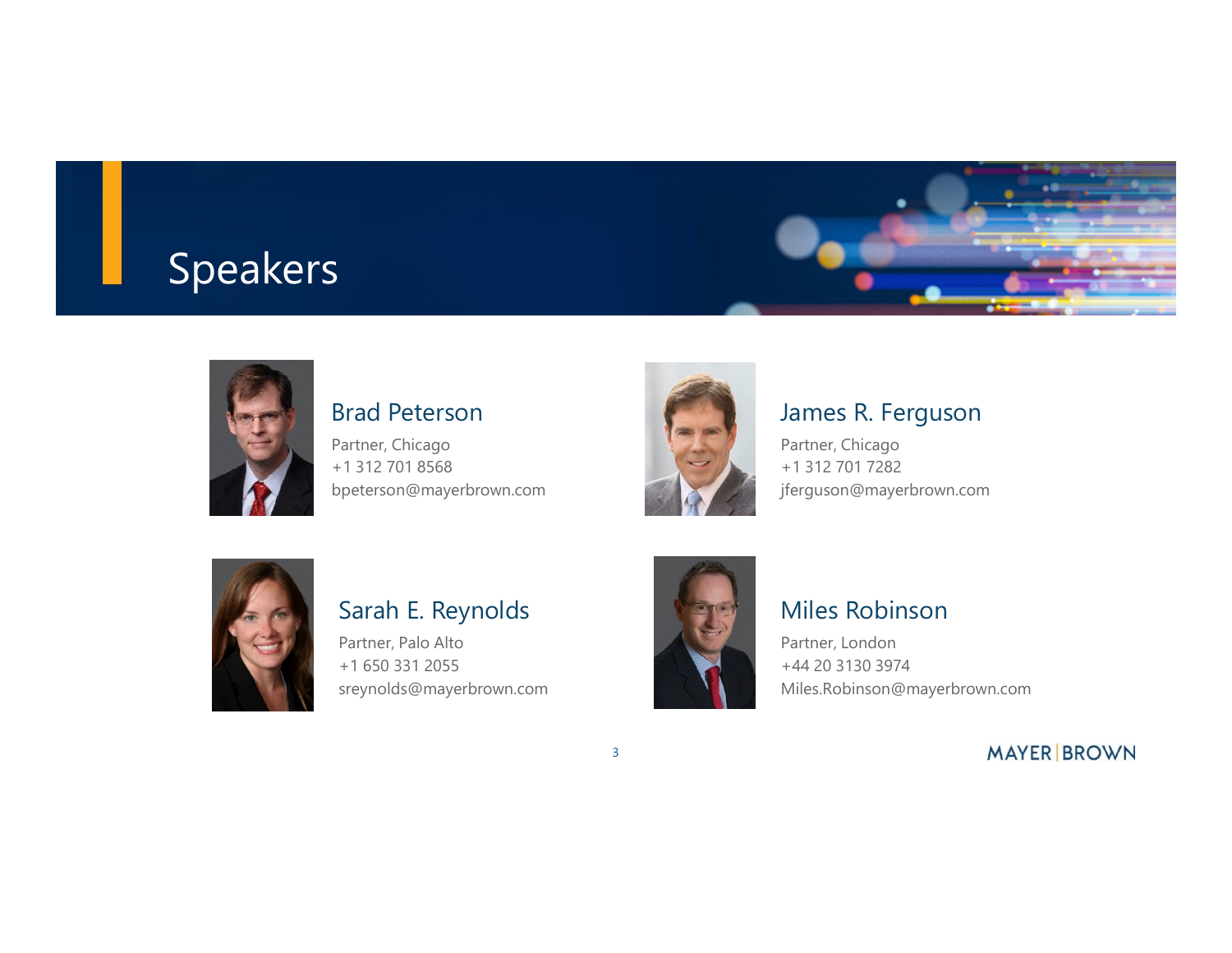

- I. Common Areas of Dispute in Technology Contracts and Why They Happen
- II. Different Options for Your Dispute Resolution Clauses
- III. Preliminary Considerations in Arbitration vs. Litigation
- IV. Arbitration Clause Checklist
- V. Benefits and Risks in Differing Approaches to Governance Provisions
- VI. Minimizing Risk of Disputes When Drafting Contracts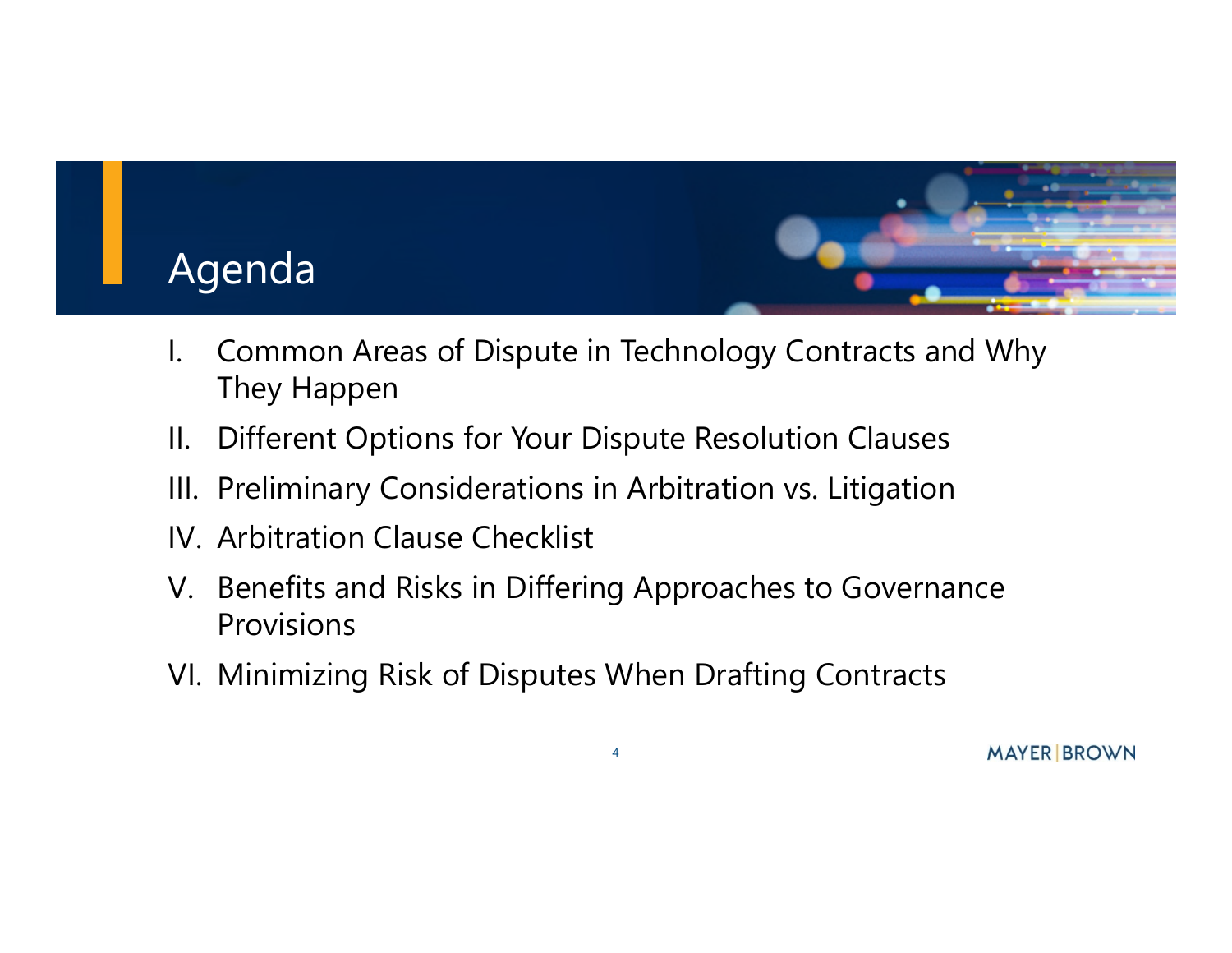# I. Common Areas of Dispute in Technology Contracts and Wh They Happen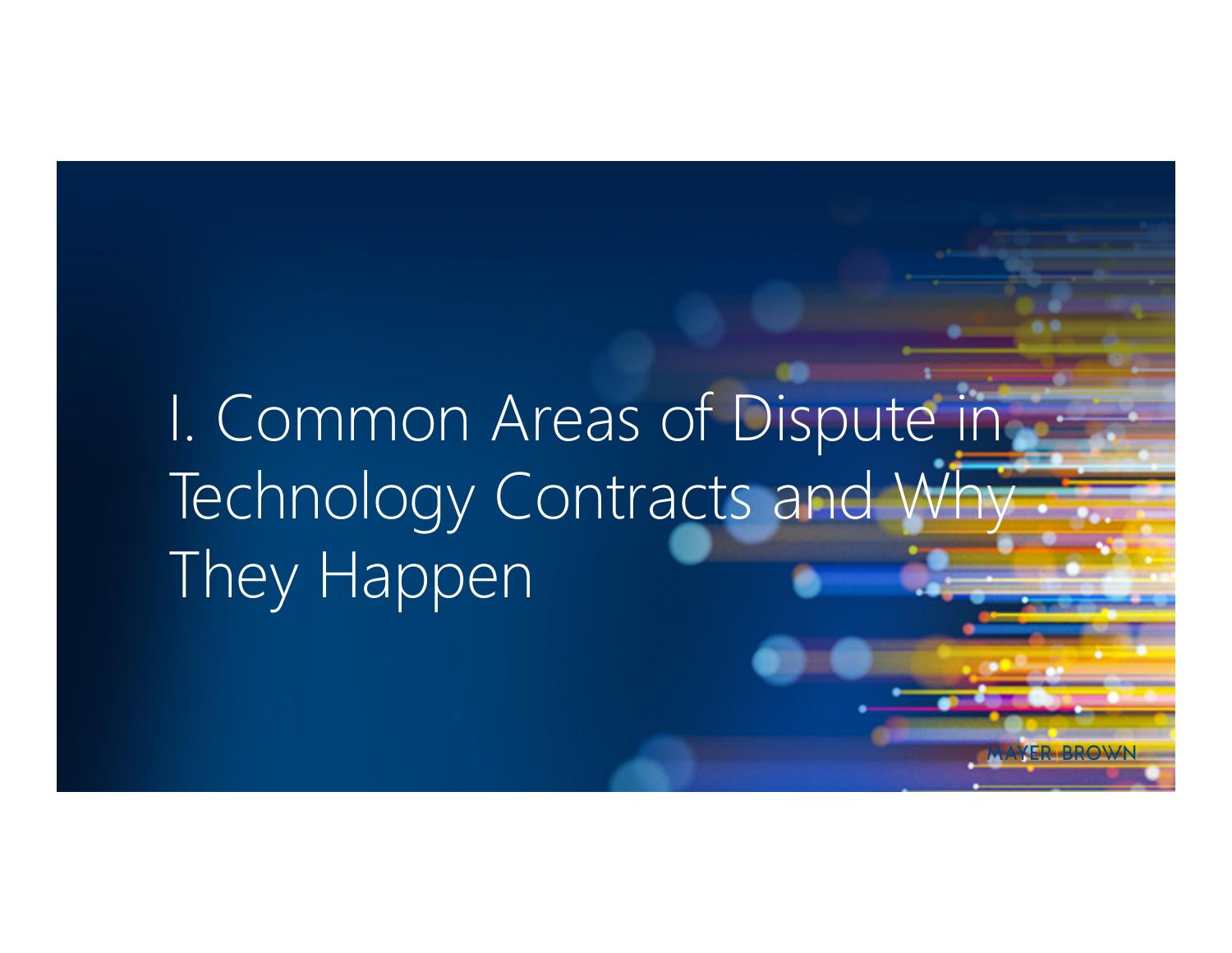- Deal Structure is too one-sided. For instance:
	- Desire to "win the deal" on the part of the supplier and/or customer pushes too hard on price, making the deal too marginal
	- Unrealistic Implementation timetable driven by commercial pressures
- Unrealistic internal expectations as to the likely savings or profits from deal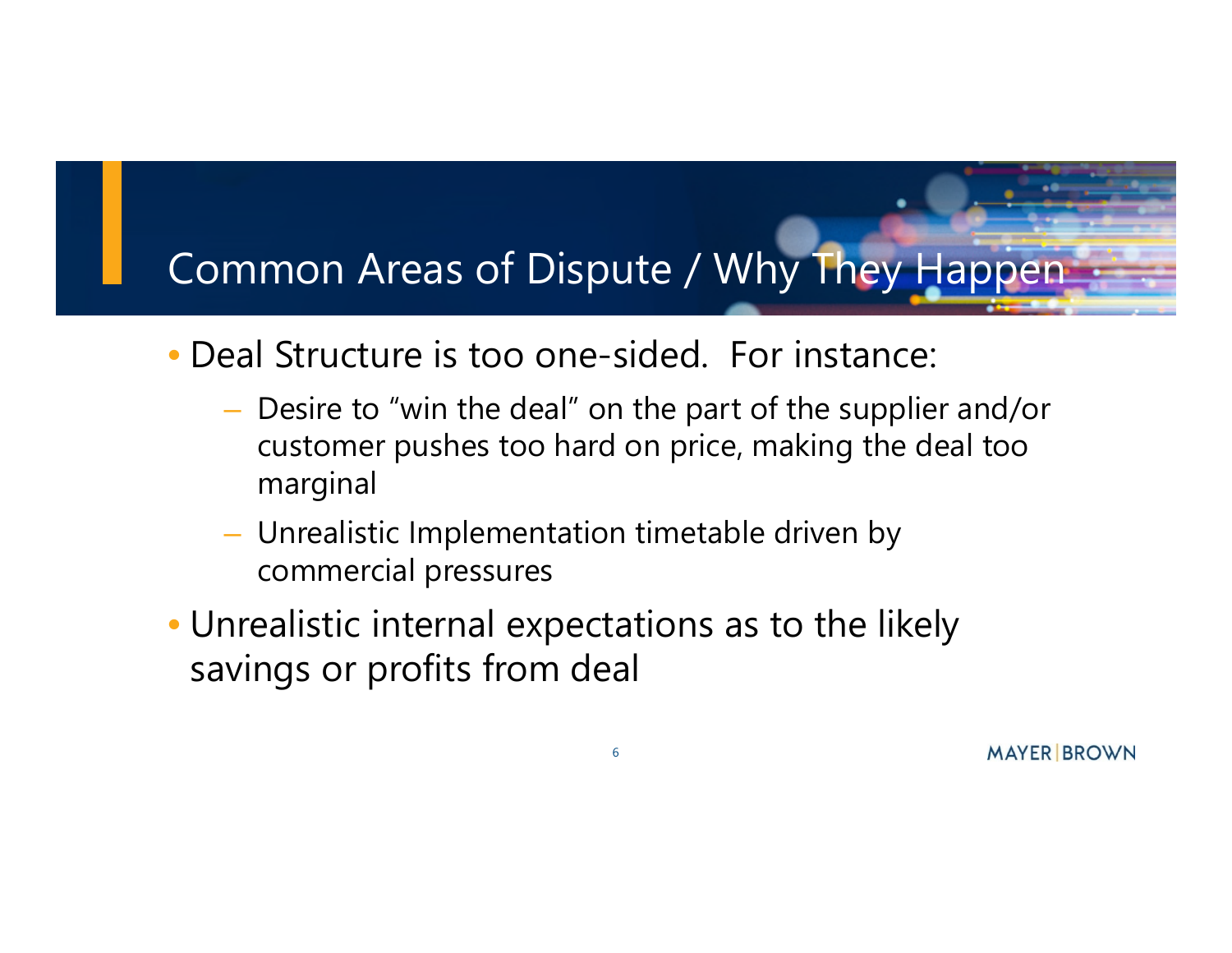- Legal/scoping issues
	- Vagueness of scope
	- Agreeing to negotiate details at a later stage
	- Failure to allow for market developments in areas where technology can develop rapidly
	- Poor management of change control processes
	- Failure to address or resolve minor disputes at an early stage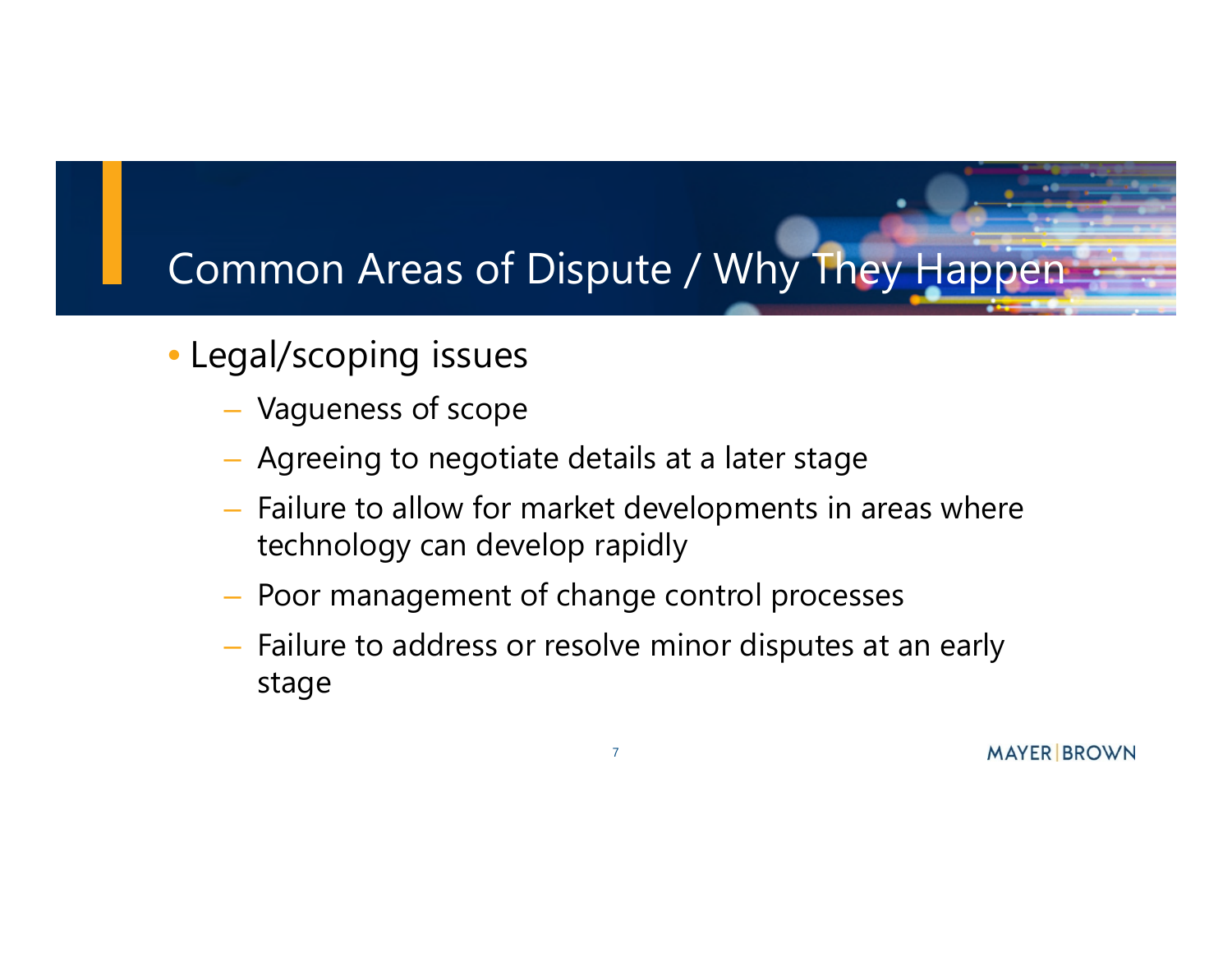- Characteristics of tech disputes
	- Tend to be high value, reflecting the high value of the underlying contract.
	- Tend to be of high significance given the potential impact on a customer's business.
	- Establishing where fault lies can be costly and challenging – often both customer and supplier are, at least partly, at fault.
	- Often strong commercial incentives on both parties to resolve disputes early8 **MAYER BROWN**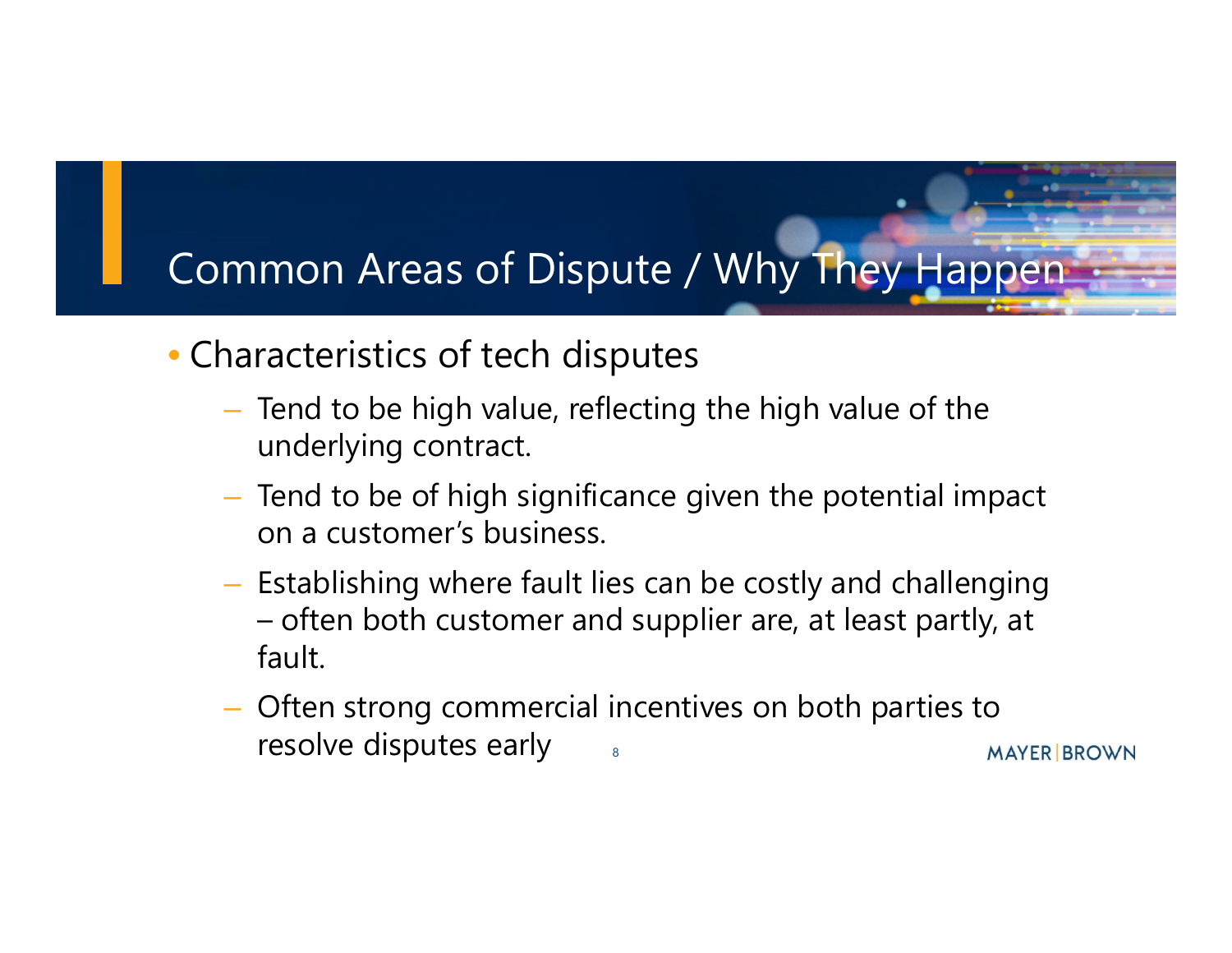- Tech Transactions and Intellectual Property
	- Software and Source Code Licenses
	- Other Patent, Trade Secret or Copyright Licenses
	- Joint Ventures—*e.g*., AI, robotic technologies, etc.
- IP disputes arising from technology transactions

- Royalty disputes
- Claims of IP misuse (outside scope of license)
- Claims of IP misappropriation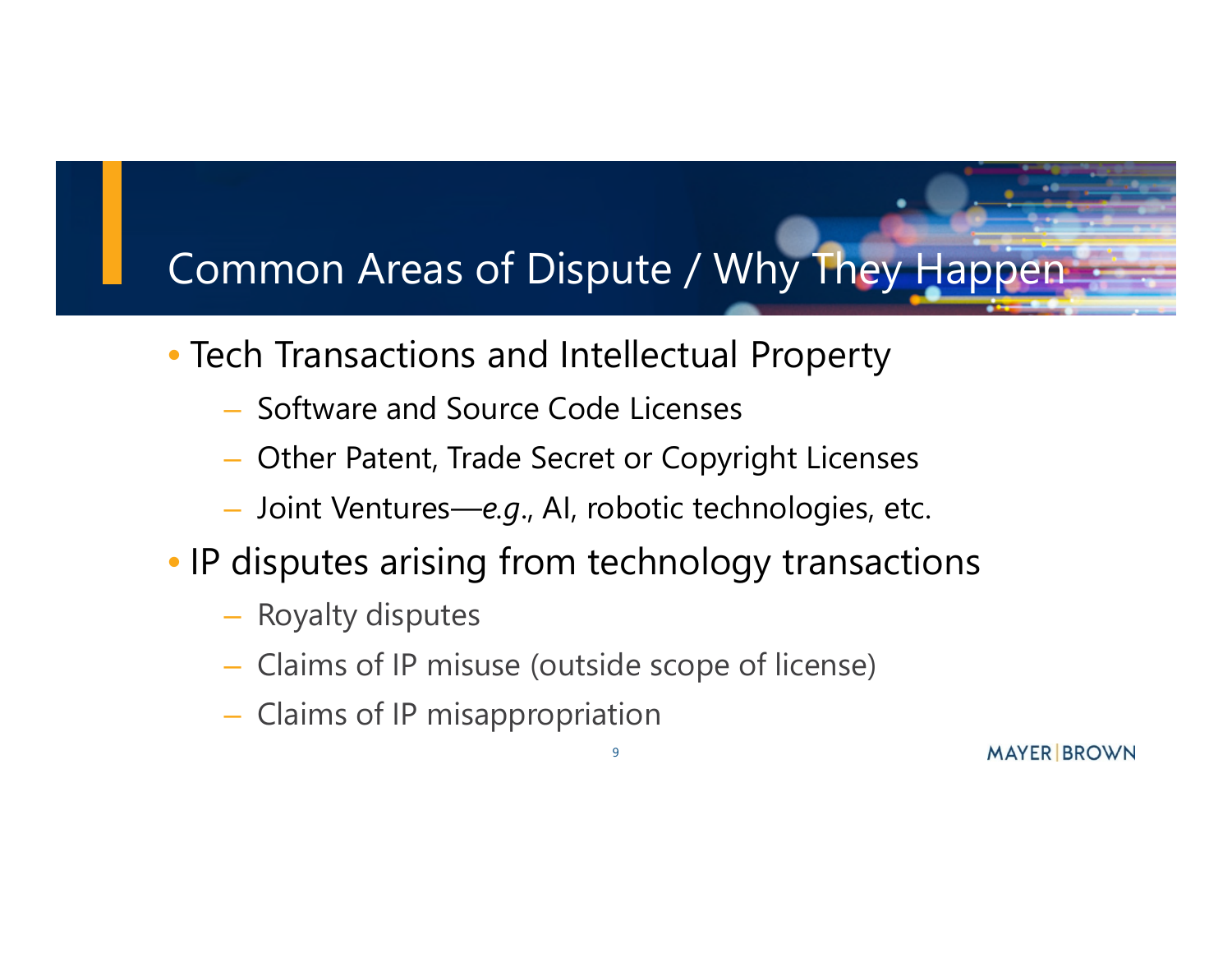# II. Different Options for Your Dispute Resolution Clauses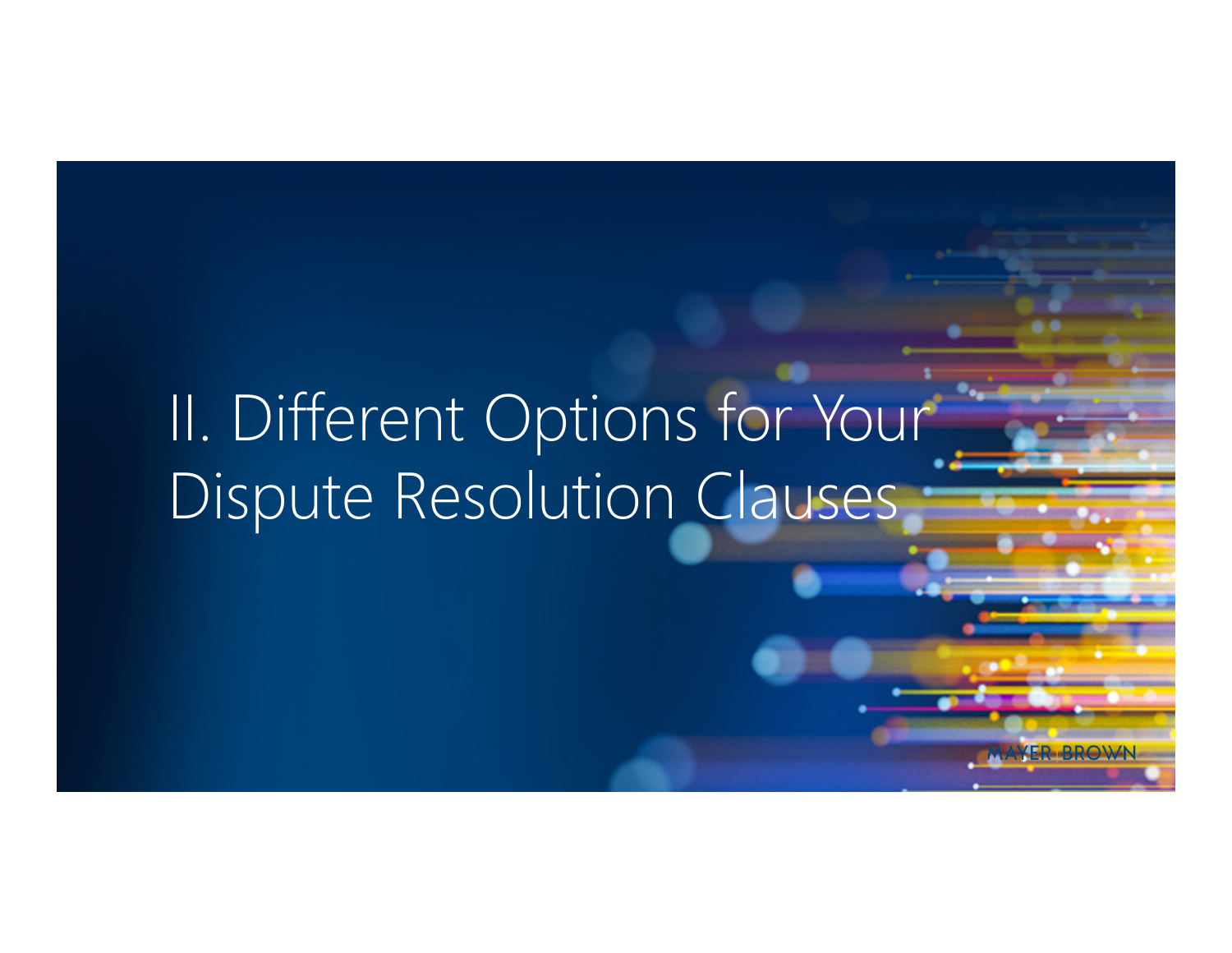### Options for Your Dispute Resolution Clauses

- Tiered governance provisions
- Expert determination
- Mediation
- Litigation/arbitration
- Combined or issue specific approach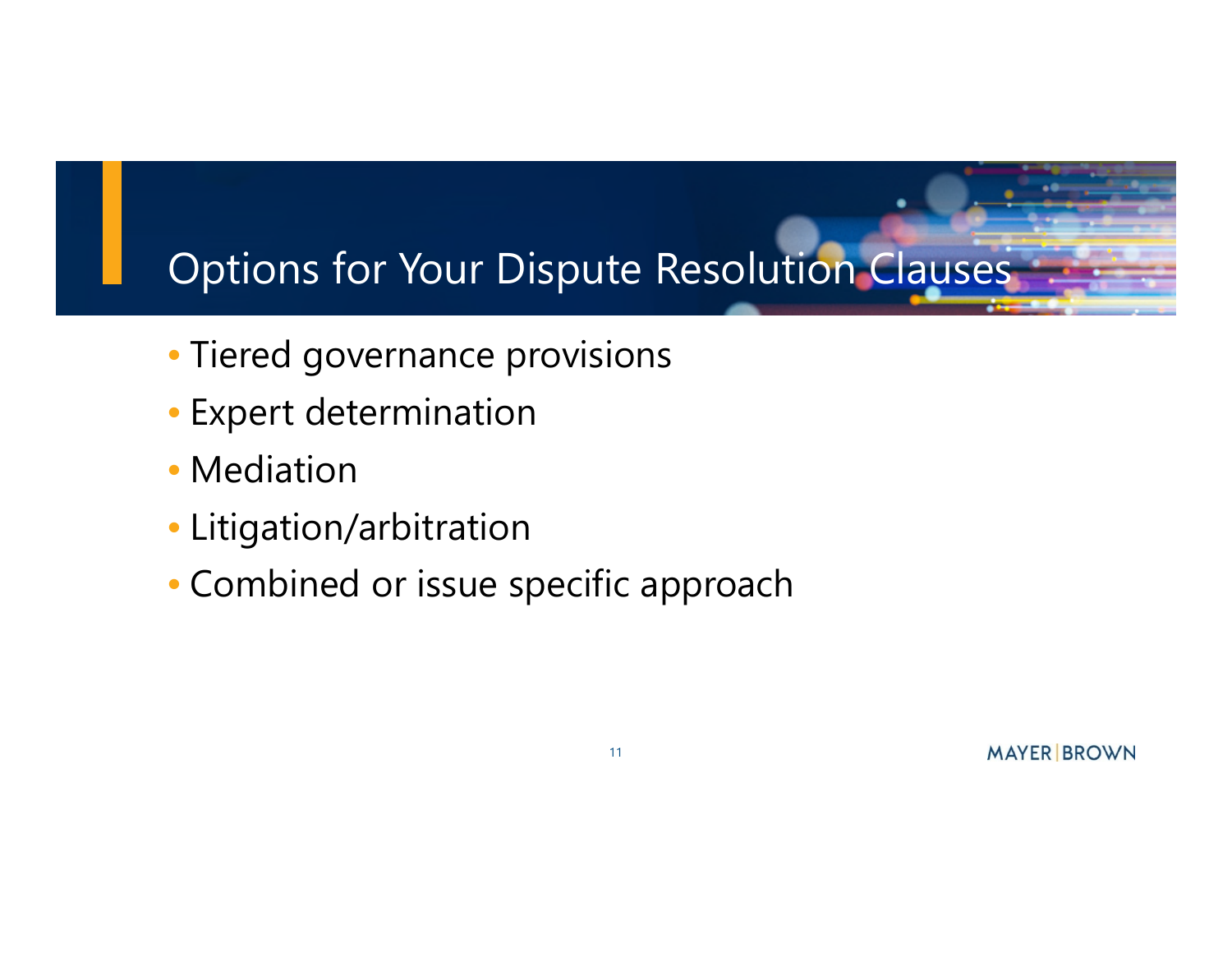# III. Preliminary Considerations in Arbitration vs. Litigation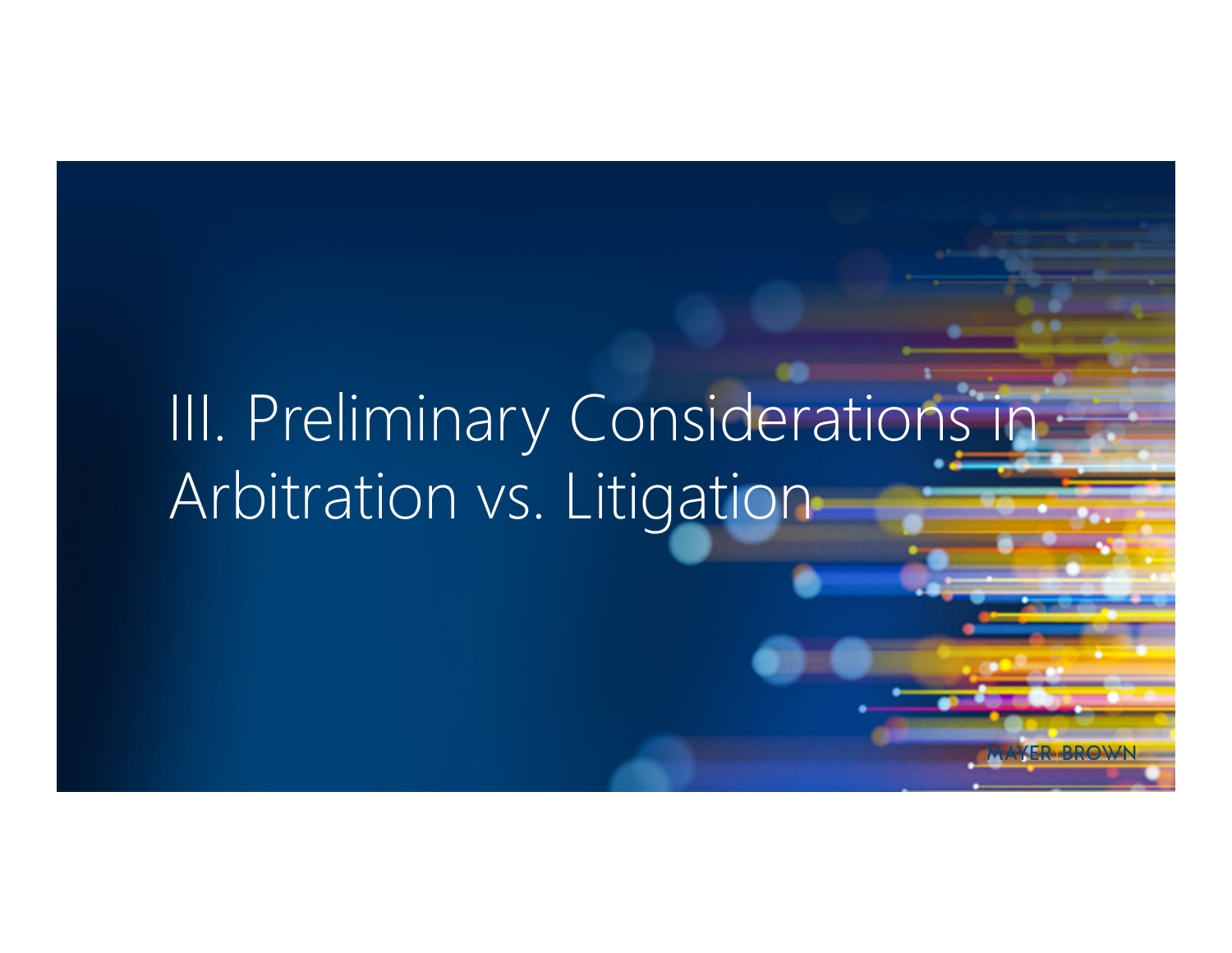# Preliminary Considerations.



**MAYER BROWN**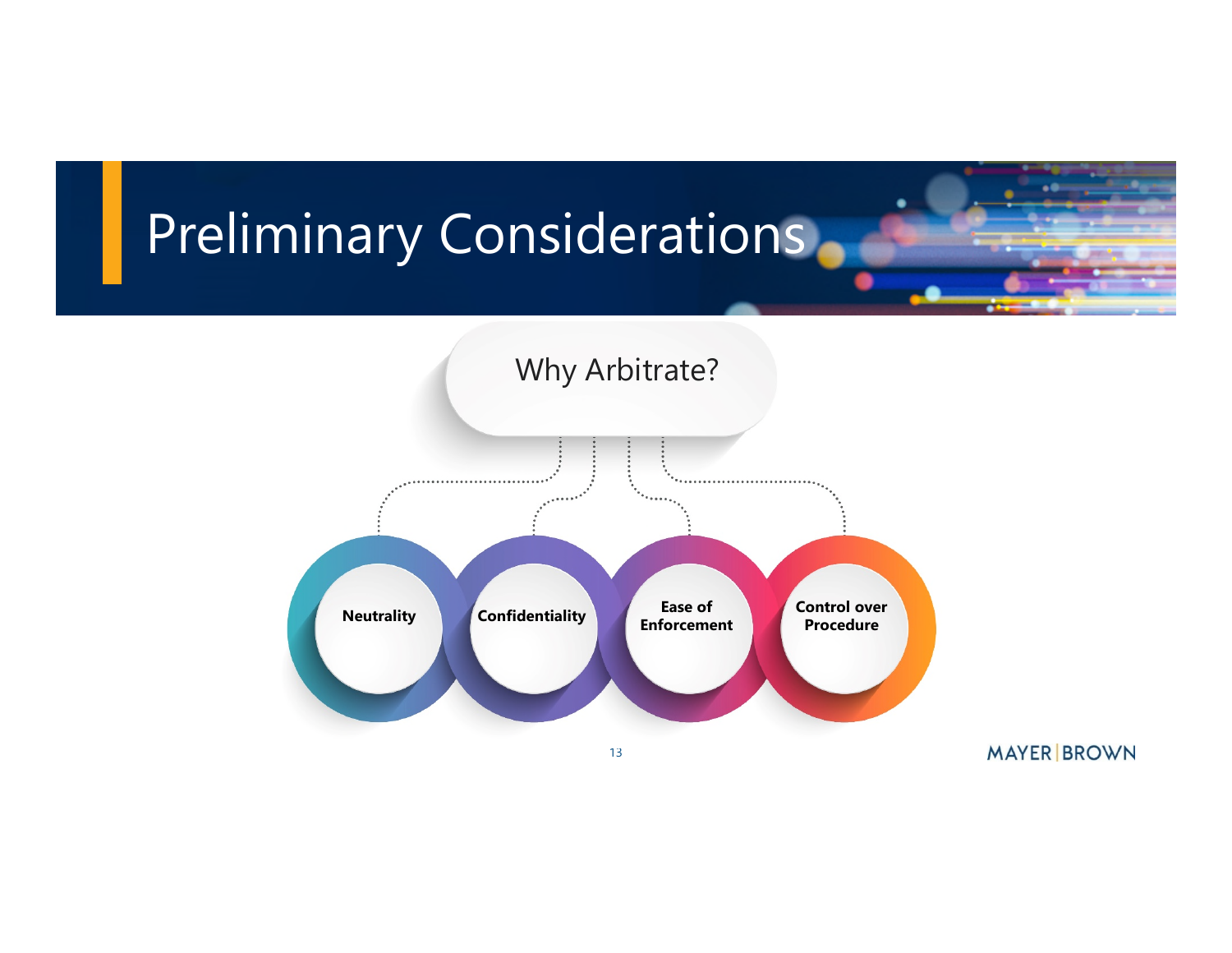### Preliminary Considerations.



**MAYER BROWN**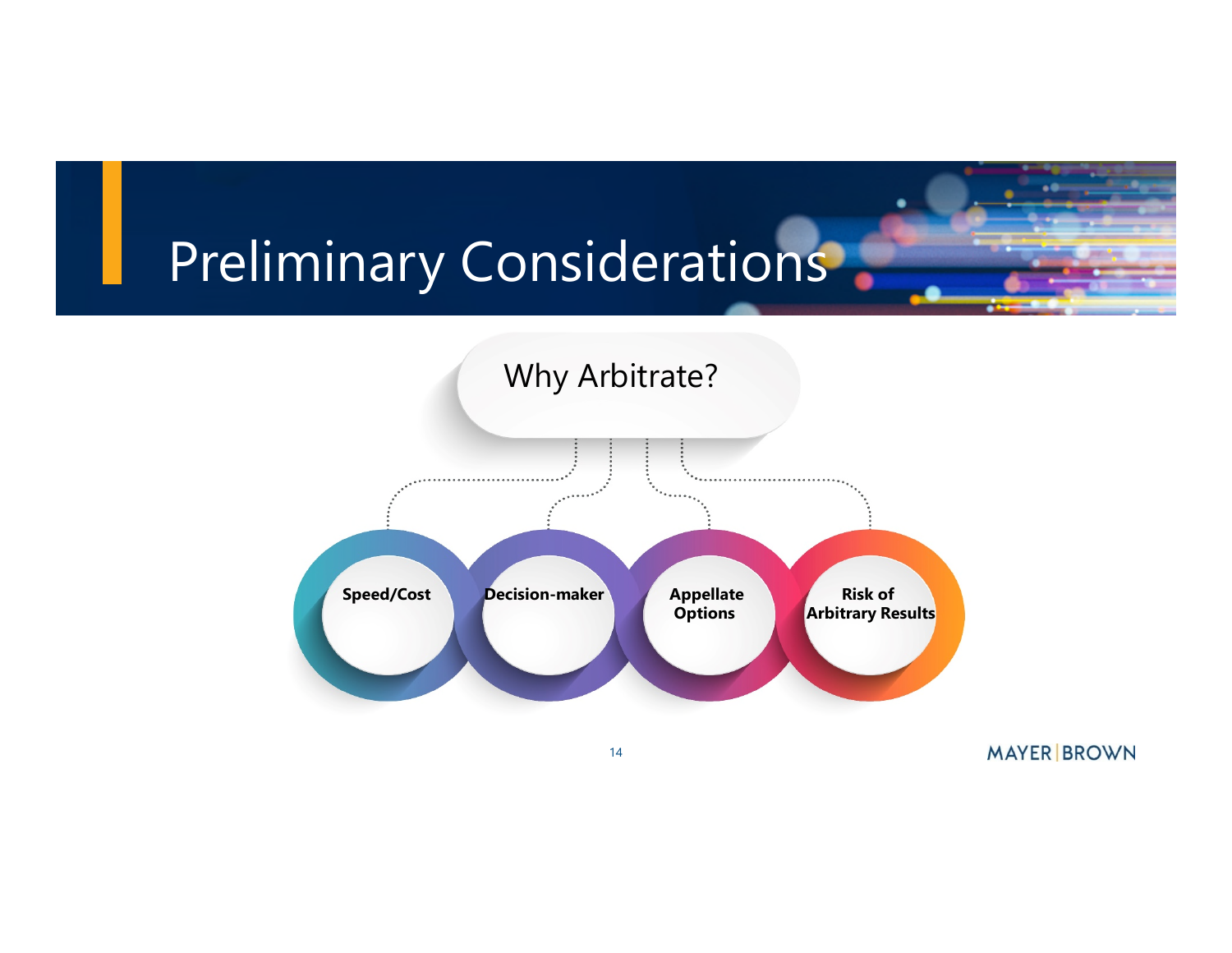# IV. Arbitration Clause Checklist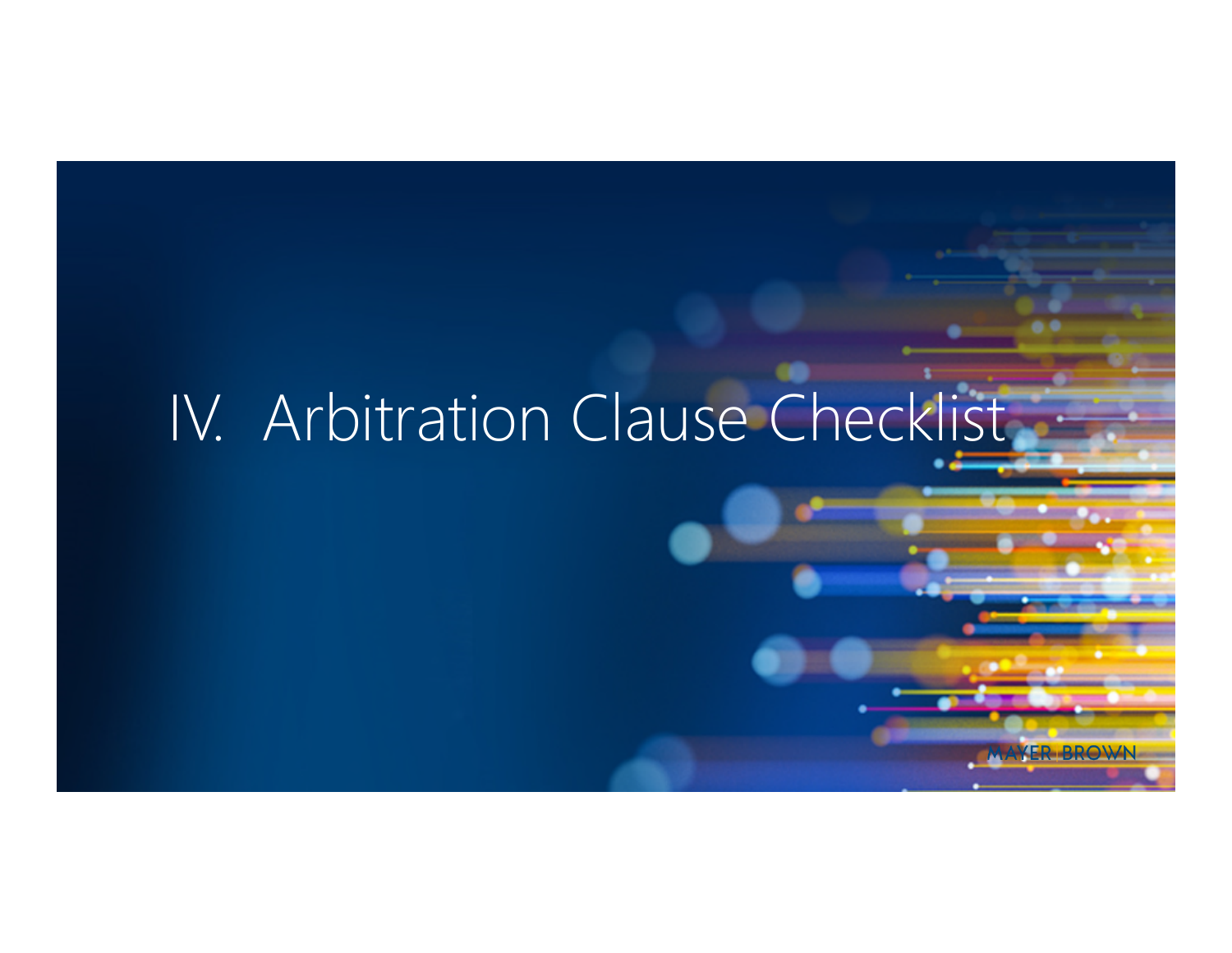# Arbitration Clause Checklist

- **1. Pre-Conditions to Arbitration**
	- Require initial steps to resolve dispute
		- Require settlement discussions, and/or
		- Require mediation
- **2. Selection of Governing Law**
- **3. Seat and Language of Arbitration**
- **4. Selection of Arbitral Institution** (e.g., AAA, ICC)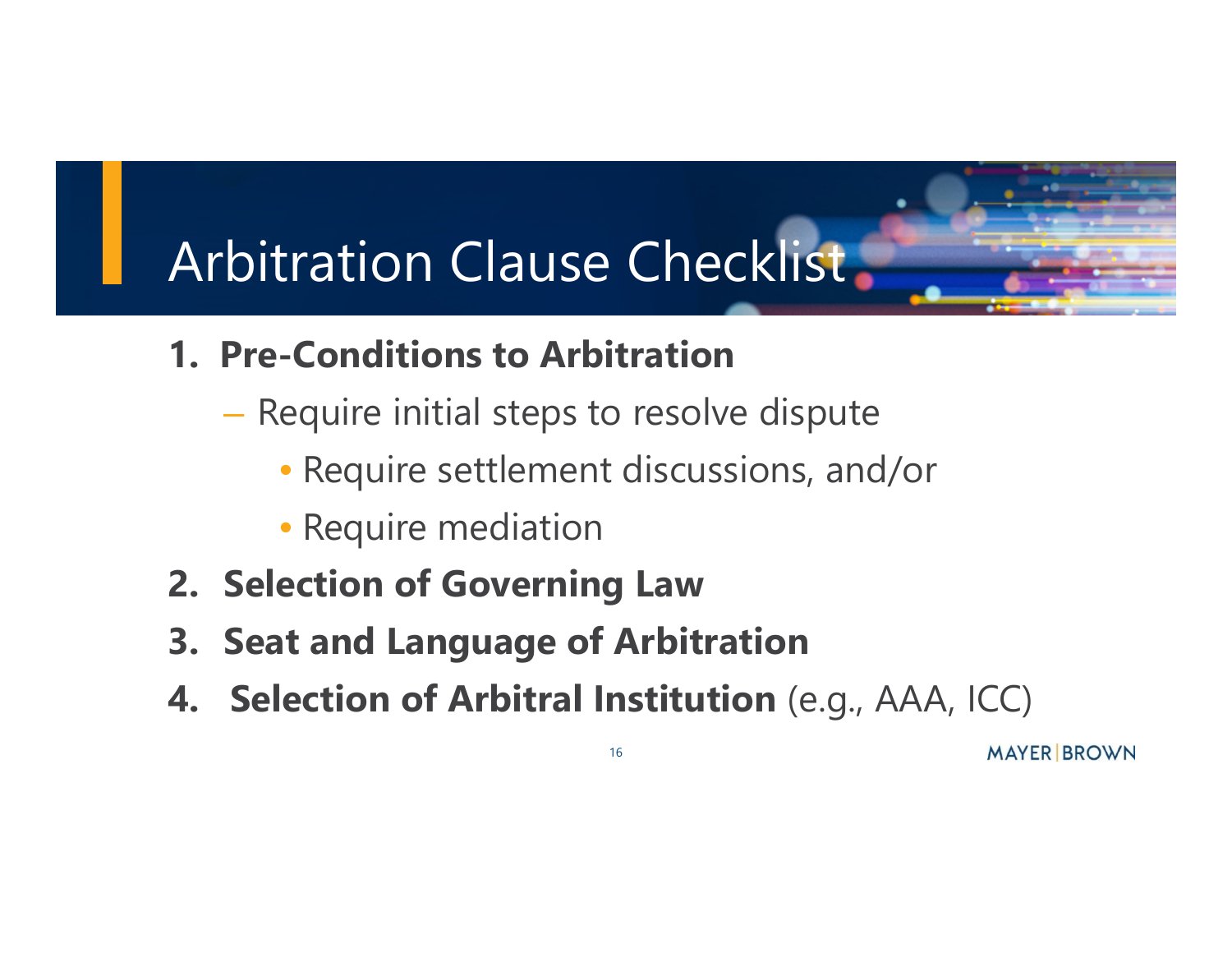# Arbitration Clause Checklist

#### **5. Scope of Arbitral Disputes**

- "Any and all disputes" relating to the contract
- Exclude certain types of disputes (e.g., patent)
- Allow parties to apply to court for injunction
- **6. Qualifications of Arbitrators**
	- Require expertise in relevant technology?
	- Or simply require an experienced arbitrator?

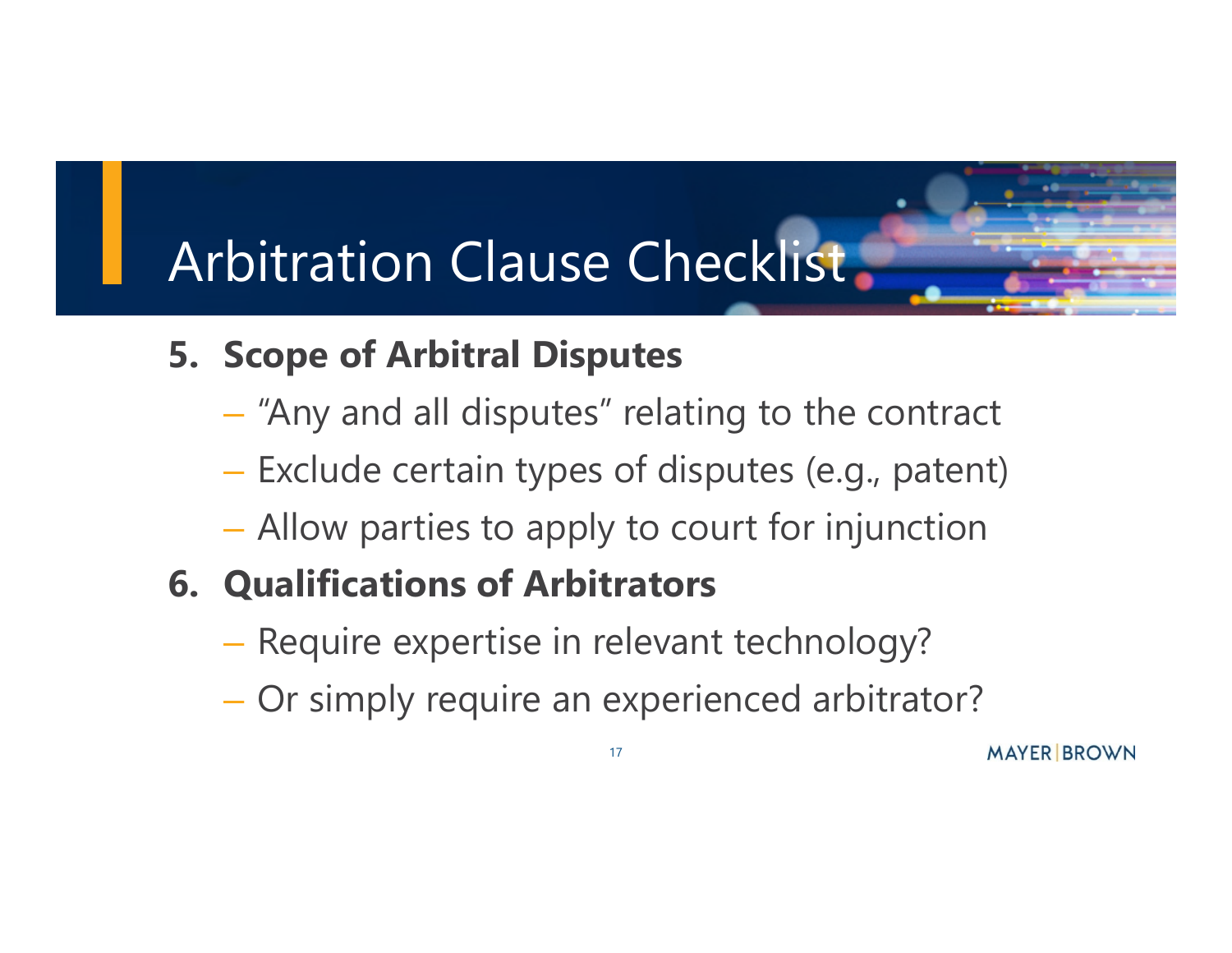# Arbitration Clause Checklist.

- **7. Number of Arbitrators**
	- One or three?

#### **8. Selection of Arbitrators**

- Selected by arbitral institution
- "Strike and rank"
- Party-appointed arbitrators
- **9. Confidentiality**

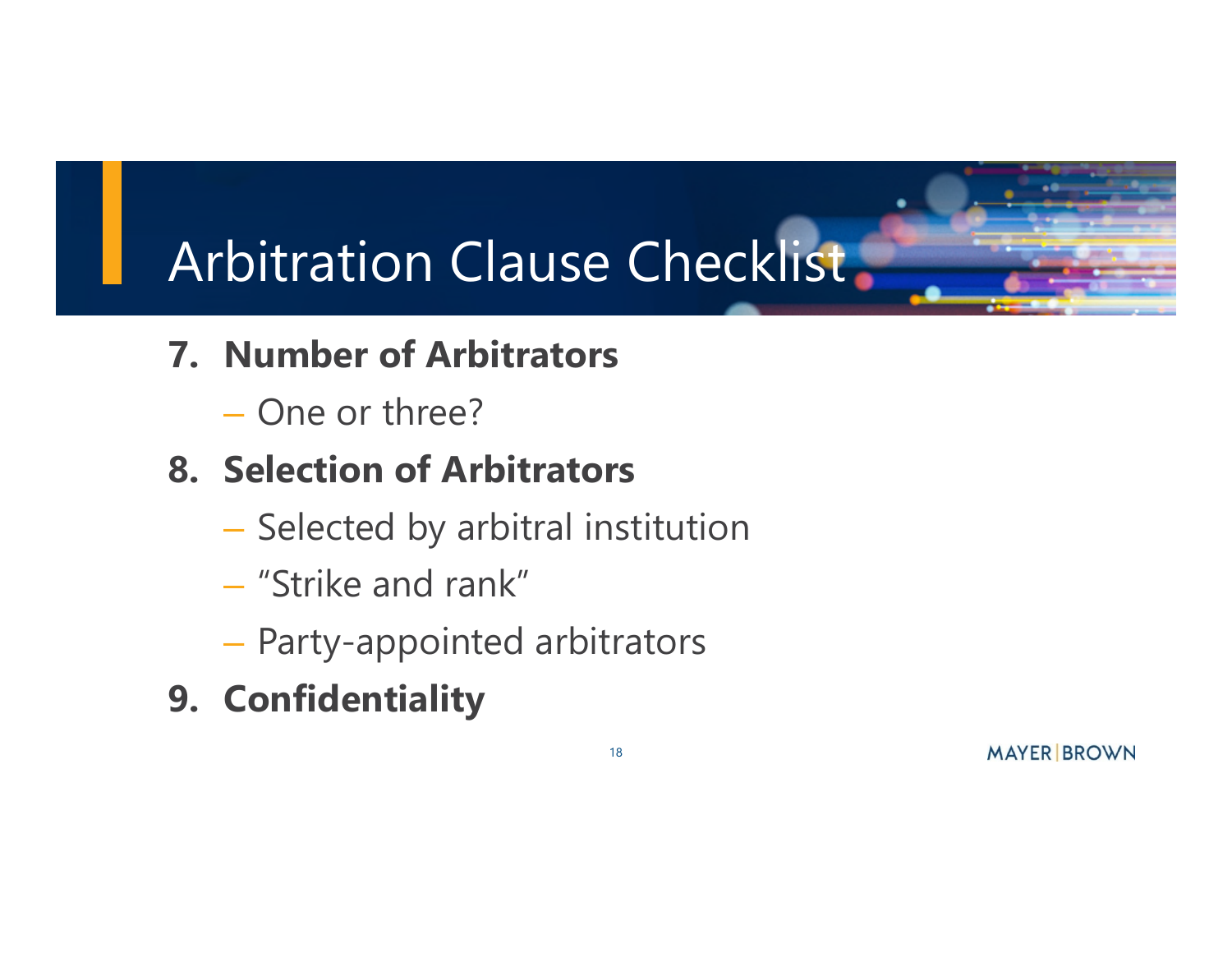## Arbitration Clause Checklist

- **10. Scope of Discovery**
	- Leave to discretion of arbitrators
	- Set limits on permissible discovery

### **11. Scope of Remedies**

- Leave to discretion of arbitrators
- Bar certain types of damages
- Bar (or authorize) attorneys' fees.

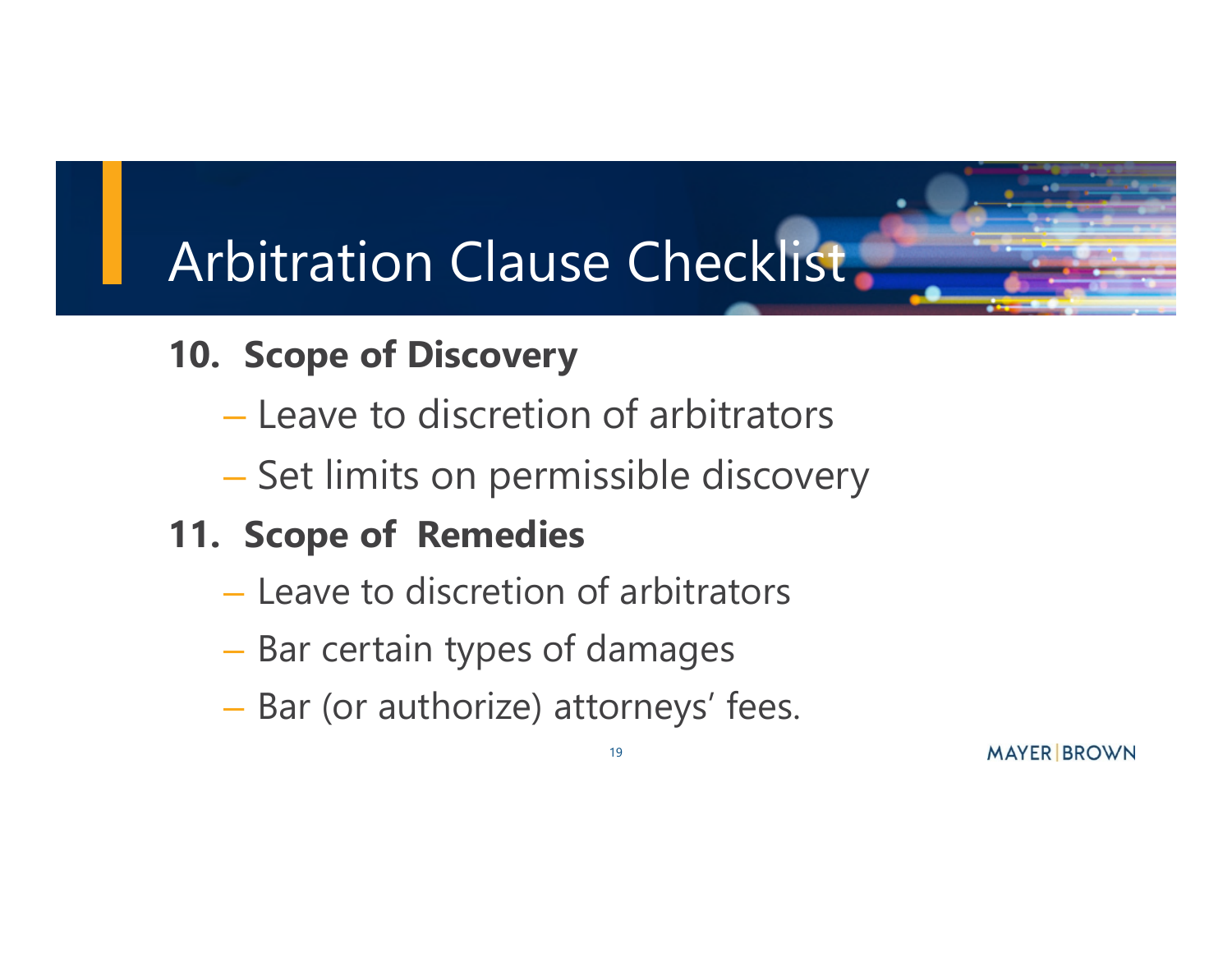# V. Benefits and Risks in Differing Approaches to Governance Provisions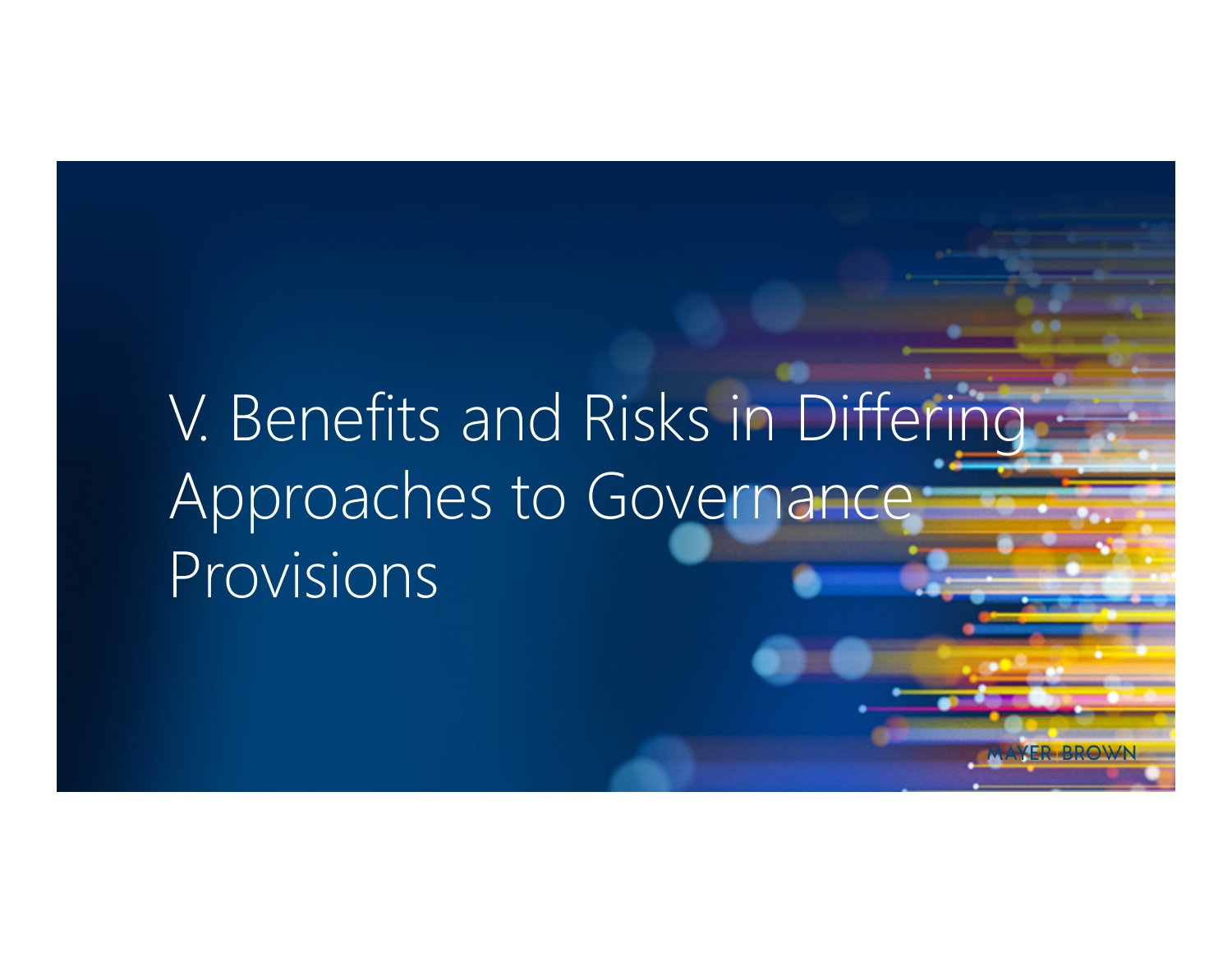

- When a dispute or disagreement arises:
	- Investigate the facts and understand the legal merits
	- Define objectives
	- Determine strategy
- Use of dispute resolution mechanisms at an early stage and as a tool to achieve commercial objectives
- Risks of ignoring disputes or allowing them to fester
- Complex governance provisions: do you have the resource/time to adhere to them?**MAYER BROWN** 21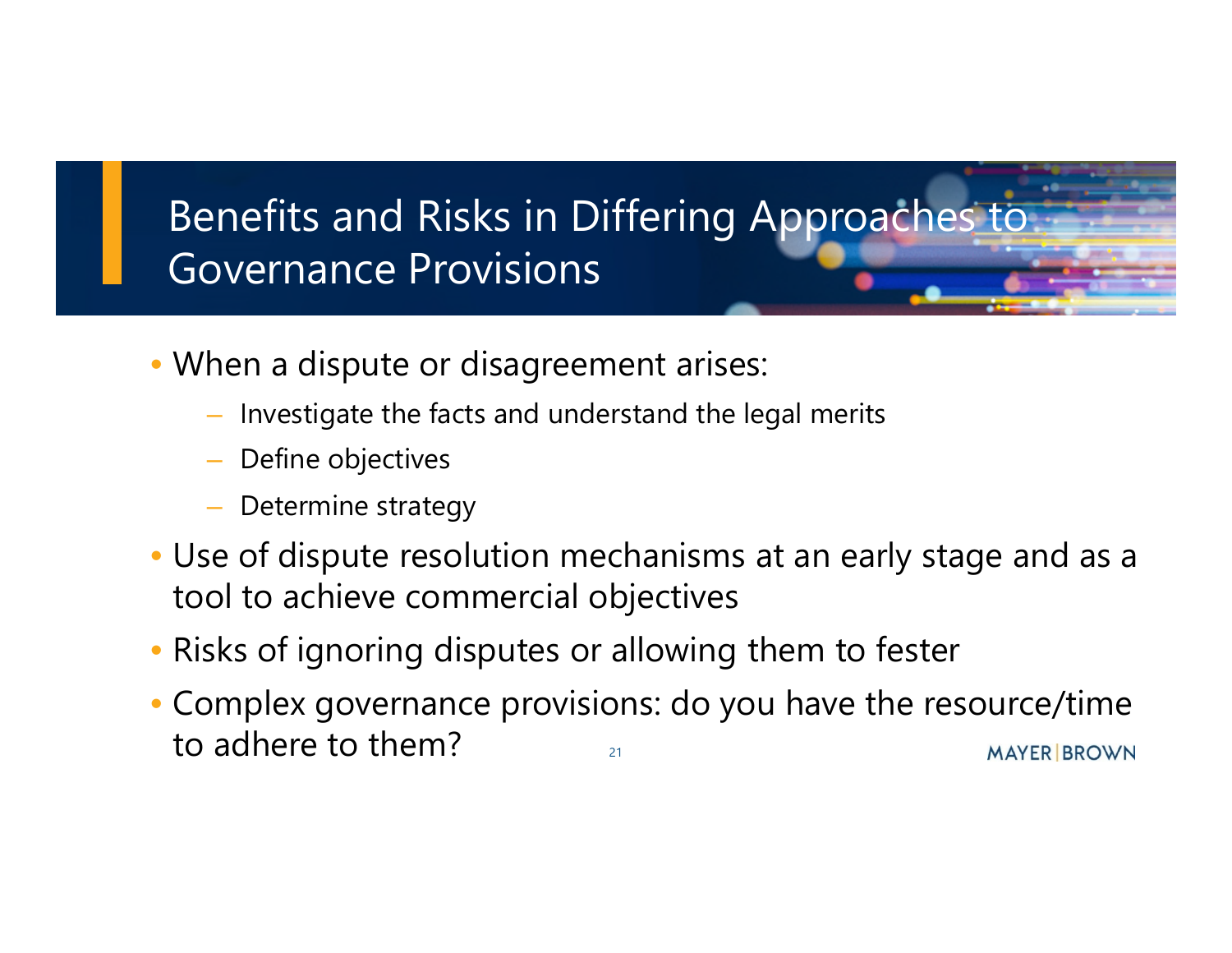# VI. Minimizing Risk of Disputes When Drafting Contracts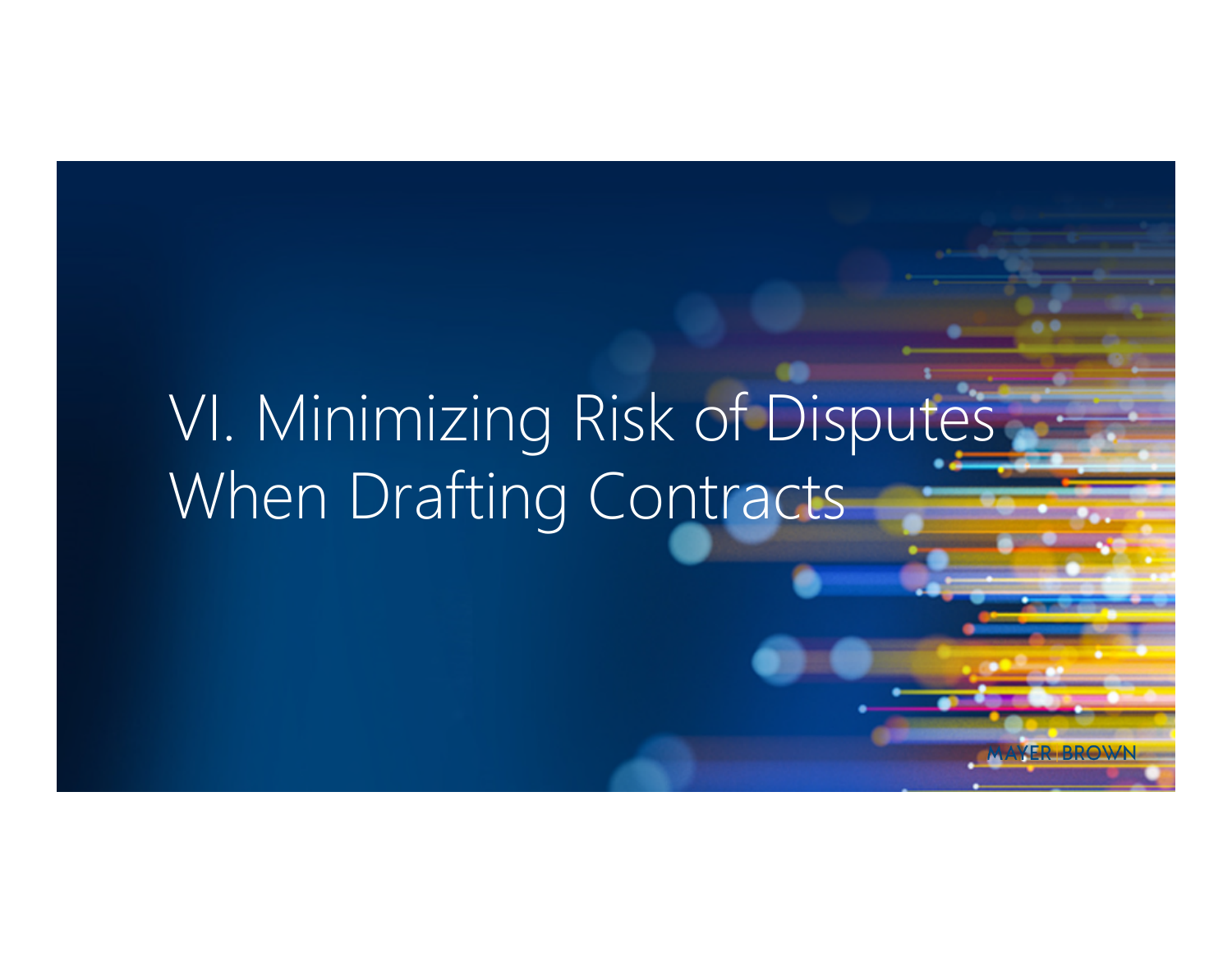

- Be realistic about the resources needed to manage technology contracts
- Limit "agreements to agree" detail later on
- Create leverage within the contract; for instance:
	- Rights to in-source or use other providers
	- Right to withhold disputed charges
	- Requiring the supplier to use the customer as a reference site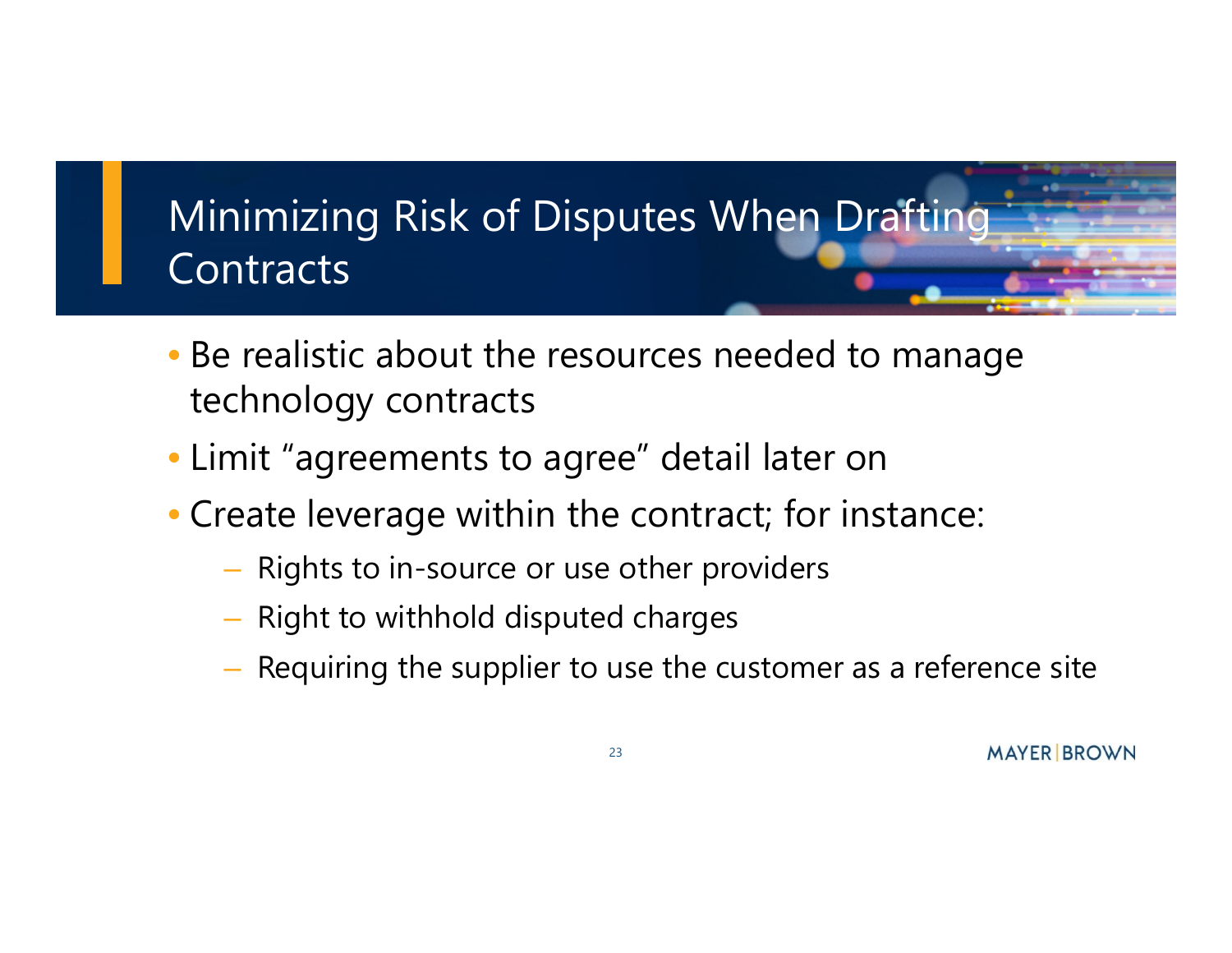### Minimizing Risk of Disputes When Drafting **Contracts**

- Include effective dispute resolution provisions, including considering an accelerated process for smaller and/or technical issues
- Ensure there are realistic project milestones with clear consequences for failure to perform
- Address consequences of developments in the market/technical developments (e.g., audit rights or benchmarking provisions)